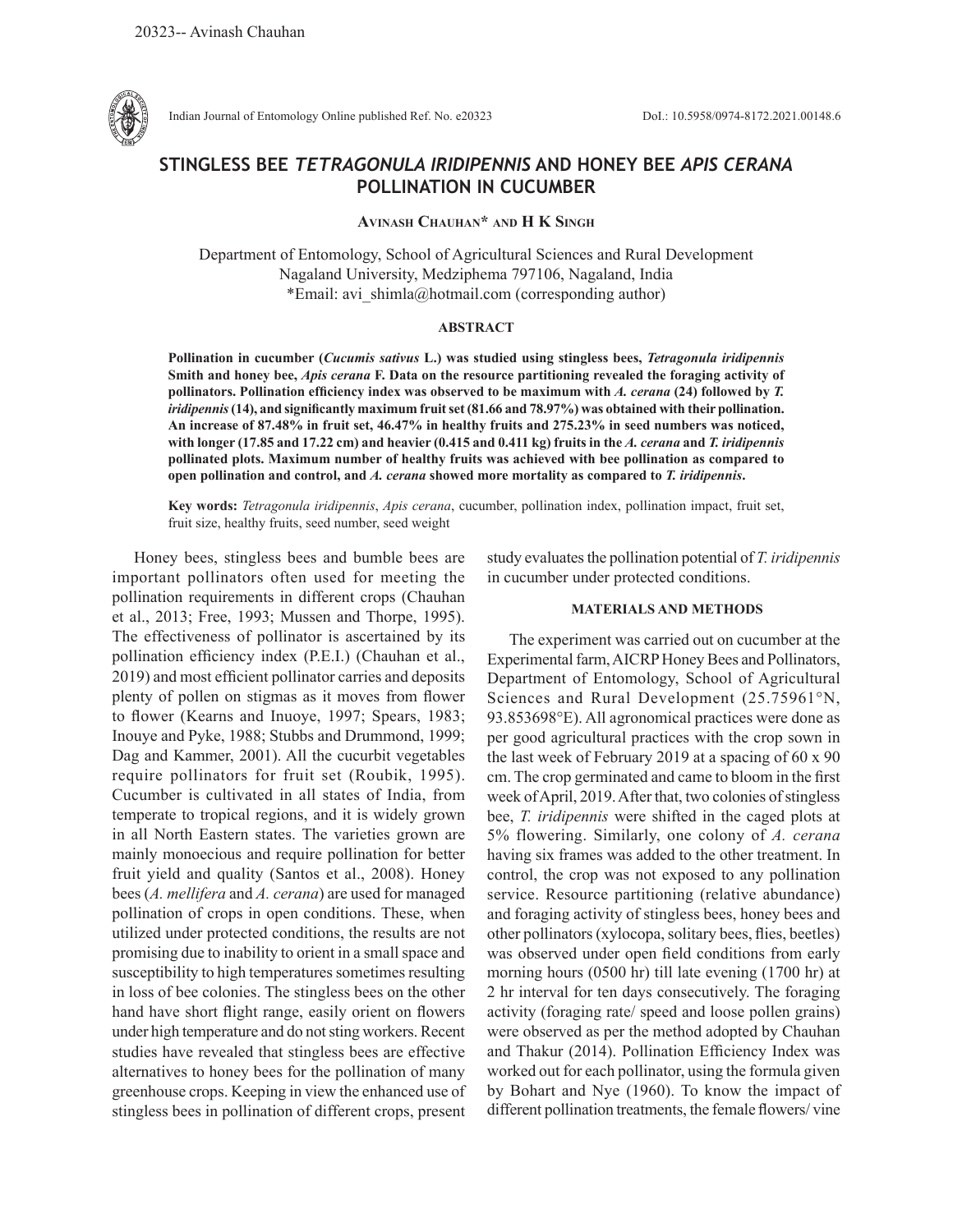were precounted. Ten plants from each treatment viz., stingless bee pollinated, *A. cerana* pollinated, control and open pollinated were selected and tagged randomly. The fruit set on these plants were then recorded and total yield was calculated on fruit set basis. The % healthy fruits and deformed fruits were computes from the data on fruit set. Ten representative fruit samples from each treatment were taken for calculating the fruit length, diameter, fruit weight, seed number/ fruit, weight of 1000 seeds. All these parameters were measured with the scale, digital Vernier caliper and digital weighing balance. Increase in production and quality parameters was also calculated along with decrease in deformed fruits.

### **RESULTS AND DISCUSSION**

The main visitors of cucumber flowers were *A. cerana*, *A. dorsata*, *A. florea*, *T. iridipennis*, *T. laeviceps*, *Lophotrigona canifrons*, *Lepidotrigona ventralis*, *Halictussemiaerinus*, *Xylocopa tenuiscapa*, *Amagiella zonata*, *Megachile umbripennis* and *M. lanata* (Table 1). Honey bees are known as frequent visitors of cucumber flowers besides halictids and Xylocopinae (Thakur and Rana, 2008; Santos et al., 2008; Samoskorn et al., 2010; Chauhan and Thakur, 2014; Sawatthum et al., 2017). Grewal and Sidhu (1978) reported *A. florea, A. mellifera, A. dorsata* and *Bombus* sp. as main insect visitors of cucurbit crops. A total of 24 insect visitors were reported by Sajjanar et al. (2004) in cucumber with hymenopterans as major visitors. In ash gourd stingless bees and honey bees were the predominant pollinators in

Table 1. Insect visitors of cucumber flowers under open conditions

| S.  | Species visiting        | N/P/       | Frequency of |
|-----|-------------------------|------------|--------------|
| No. |                         | N&P        | Occurrence   |
| 1   | Apis cerana             | $N\&P$     | $M.F.V.*$    |
| 2   | Apis dorsata            | $N\&P$     | $M.F.V.*$    |
| 3   | Apis florea             | $N\&P$     | F.V.         |
| 4   | Tetragonula iridipennis | N&P        | $M.F.V.*$    |
| 5   | Lophotrigona canifrons  | N&P        | $M.F.V.*$    |
| 6   | Lepidotrigona ventralis | $N\&P$     | F.V.         |
| 7   | Tetragonula laviceps    | $N\&P$     | $M.F.V.*$    |
| 8   | Episyrphus balteatus    | N          | F.V.         |
| 9   | Mylabris pustulata      | P          | F.V.         |
| 10  | Raphidopalpa foveicolis | P          | F.V.         |
| 11  | Halictus semiaerinus    | N&P        | F.V.         |
| 12  | Musca sp.               | <b>EFE</b> | L.F.V.       |
| 13  | Xylocopa tenuiscapa     | $N\&P$     | M.F.V.       |
| 14  | Megachile lanata        | $N\&P$     | F.V.         |
| 15  | Megachile umbripennis   | $N\&P$     | F.V.         |
| 16  | Icaria guttatipennis    | N          | F.V.         |
| 17  | Monomorium indicum      | N          | M.F.V.       |
| 18  | Amagiella zonata        | N&P        | M.F.V.       |

N- Nectar, P- Pollen, EFE- Extra flower exudation, MFV- Most frequent visitor, LFV- Less frequent visitor, FV- Frequent visitor Nagaland (Chauhan et al., 2019). Resource partitioning studies revealed stingless and honey bees, and other pollinators like halictids, xylocopa bees, flies, beetles and butterflies as the major beneficiaries from cucumber pollen and nectar. All these insect visitors share the resources (pollen and nectar) for their development. Similar observations had been made by McGregor (1976); Kauffeld et al. (1978); Cervancia and Bergonia (1991); Stanghellini et al. (1997); Sajjanar et al. (2004); Hanh et al. (2014); Azmi et al. (2015); Sawatthum et al. (2017). These reveal that bees are the most frequent and beneficial visitors sharing the rewards with other insects from cucumber flowers (Table 1, 2).

The activity of pollinators was more in the morning from 0500- 1100 hr which decreased in the noon. The relative abundance of *A. cerana* (11.58 bees/ 5 min) and *T. iridipennis* (10.92 bees/ 5 min) was found statistically at par in comparison to each other irrespective of time. The relative abundance of pollinators in morning time revealed higher nectar and pollen availability between 0700-1000 hr. Maximum activity of pollinators in ash gourd was between 0800-1000 hr (Chauhan et al., 2019), and in cucumber at 1000-1200 hr (Kishan et al., 2017). Similarly, Roopa (2002) observed the major peak of pollen and nectar foragers between 1000 to 1200 hr. Danaraddi (2007) observed the peak activity of *T. iridipennis* at 1000-1200 hr. The activities of stingless bee, *Scaptotrigona aff. deplis* and *Nannotrigona testaceicornis* was more on cucumber flowers in Brazil (Santos et al., 2008). Similarly, Singh and Chauhan (2020) observed stingless bees as the important pollinators of cucumber, and maximum activity of *T. iridipennis* was observed during morning and evening time in Kerala (Devanesan et al., 2002). However, it was observed that maximum numbers of flowers for pollen were visited in the morning time (Fidalgo and Kleinert, 2007). Foraging activity disclosed that honey bees have more pollination efficiency index (24.00) as compared to stingless bees (14.00) and other pollinators (3.00) (Table 2).

Significantly maximum fruit set (81.66 and 78.97%) was obtained with *A. cerana* and *T. iridipennis*) pollinated plots which is at par to each other, followed by open pollinated crop (72.00%) and pollinator excluded crop (42.12%), signifying the role of pollination in cucumber. Amano (2005) obtained maximum fruit set in cucumber using stingless bees, and it was found that honey bees are less efficient. Similarly, weight (0.415 and 0.411 kg) of fruits was observed significantly at par in the honey bee stingless bee pollination; and this is higher as compared to weight (0.386 kg) of fruits obtained in open pollination conditions and in control pollination (0.262 kg). The fruit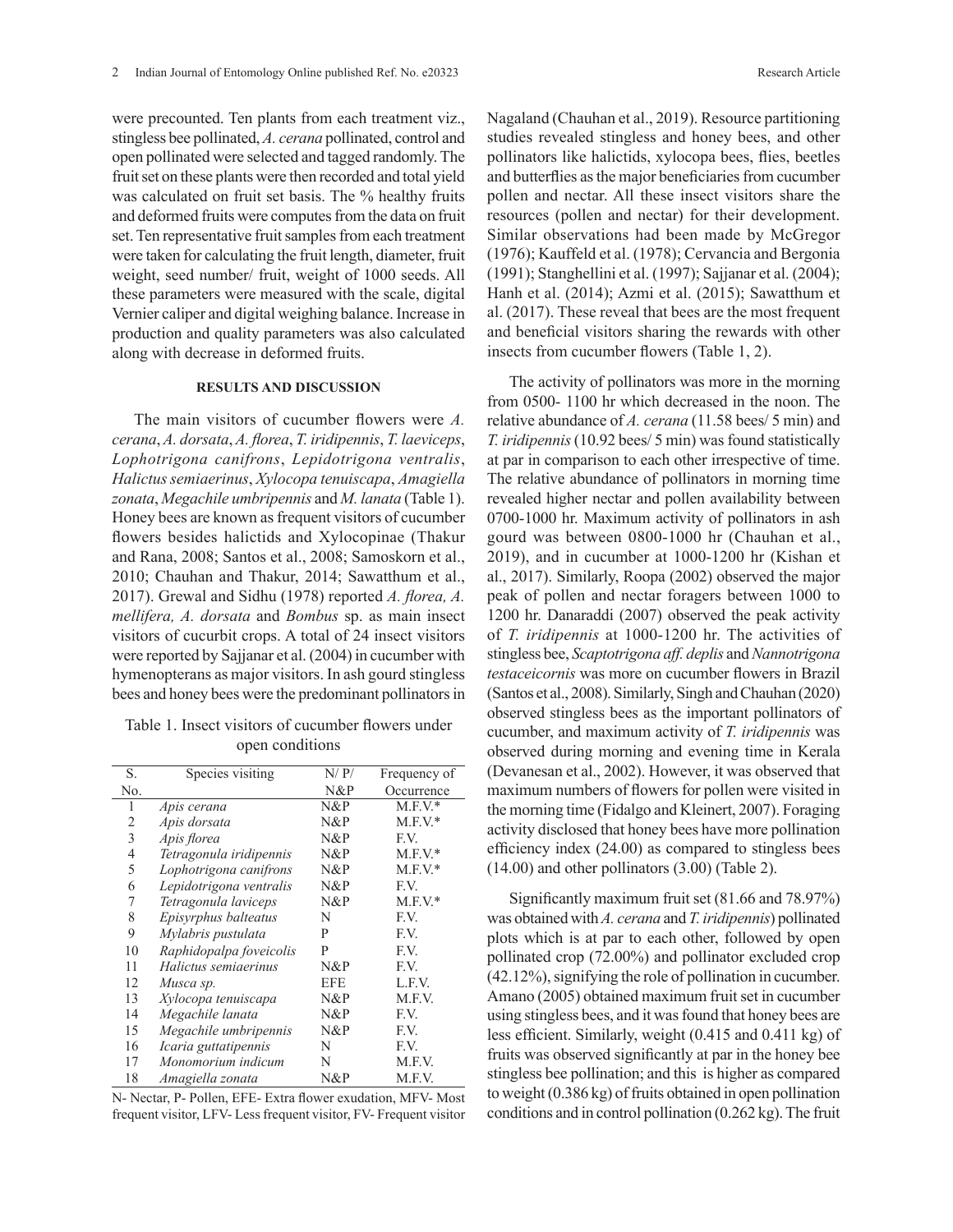| Time                         | Honey bees               |          |                |                                                                                                                                                                                                                                                          | Stingless bees                       |                                       |               |                    | Other pollinators          |                                      |                    |
|------------------------------|--------------------------|----------|----------------|----------------------------------------------------------------------------------------------------------------------------------------------------------------------------------------------------------------------------------------------------------|--------------------------------------|---------------------------------------|---------------|--------------------|----------------------------|--------------------------------------|--------------------|
| *Relative                    | Foraging                 | Foraging | Loose          | Relative                                                                                                                                                                                                                                                 | Foraging                             | Foraging                              | Loose         | Relative           | Foraging                   | Foraging                             | Loose              |
| abundance                    | rate                     | speed    | pollen         | abundance                                                                                                                                                                                                                                                | rate                                 | speed                                 | pollen        | abundance          | rate                       | speed                                | Pollen             |
|                              |                          |          | grains         |                                                                                                                                                                                                                                                          |                                      |                                       | grains        |                    |                            |                                      | grains             |
| $\overline{3}$ .<br>9.66     | 7.25                     | 4.33     |                | 10.50(3.24)                                                                                                                                                                                                                                              | 8.25                                 | 5.66                                  |               | । 44)<br>4<br>2.08 | 4.66                       | 9.91                                 |                    |
| (6.33(4.04))                 | $\overline{\phantom{1}}$ | 4.55     |                | 16.14(4.02)                                                                                                                                                                                                                                              | 9.50                                 | 5.66                                  |               | (2.04)<br>4.18     | 7.00                       | 00.6                                 |                    |
| (7.54(4.19))                 |                          | 5.11     |                | 16.58(4.07)                                                                                                                                                                                                                                              |                                      |                                       |               | (2.69)             | $6.16$<br>$3.50$<br>$4.83$ | $7.08$<br>$7.58$<br>$7.33$<br>$7.91$ |                    |
|                              | $7.66$<br>6.00<br>5.33   | 4.11     |                | 11.74(3.43)                                                                                                                                                                                                                                              | 8.33<br>5.91<br>6.06<br>6.75<br>6.75 | $381100000$<br>$4400000$<br>$4400000$ |               | (2.79)<br>7.22     |                            |                                      |                    |
| 13.42 (3.66)<br>12.18 (3.49) |                          | 4.00     |                | 1.46(3.39)                                                                                                                                                                                                                                               |                                      |                                       |               | (2.08)<br>4.33     |                            |                                      |                    |
| 9.21 (3.03)                  | 5.91                     |          | $1720 + 43$    | 8.62 (2.94)                                                                                                                                                                                                                                              |                                      |                                       | $1290 \pm 68$ | (1.41)<br>2.00     | 4.41                       |                                      | $465 \pm 71$       |
| 2.72(1.65)                   |                          |          |                | .41(1.19)                                                                                                                                                                                                                                                |                                      |                                       |               | (1.05)<br>$\Xi$    | 1.58<br>4.59               |                                      |                    |
| 1.58(3.40)<br>Mean           | 2.66<br>6.17             |          |                | 10.92(3.30)                                                                                                                                                                                                                                              |                                      |                                       |               | 4.10(2.03)         |                            | $3.25$<br>7.15                       |                    |
| 0.45                         | 0.23                     | 0.051    |                | 0.45                                                                                                                                                                                                                                                     | 0.23                                 | 0.051                                 |               |                    |                            |                                      |                    |
| $(p=0.05)$                   |                          |          |                |                                                                                                                                                                                                                                                          |                                      |                                       |               | 645                | 0.23                       | 0.051                                |                    |
| Pollination Efficiency Index |                          |          | $\mathbb{Z}$   |                                                                                                                                                                                                                                                          | $\overline{4}$                       |                                       |               |                    | 3                          |                                      |                    |
|                              |                          |          |                | *Relative abundance= number of foragers/ 5 min/ m <sup>2</sup> ; Foraging rate= Number of flowers visited/ 5 min; Foraging speed= time spent/ flower (in seconds)<br>Table 3. Impact of modes of pollination on fruit quality and production in cucumber |                                      |                                       |               |                    |                            |                                      |                    |
| Treatment                    | Fruit set                | Frui     | t diameter     | Fruit weight                                                                                                                                                                                                                                             | Fruit length                         |                                       | Healthy fruit | Deformed           | Number of                  |                                      | Weight of          |
|                              | (%)                      |          | $\binom{cm}{}$ | (kg)                                                                                                                                                                                                                                                     | $\text{cm}$ )                        |                                       | (%)           | fruits $(%)$       | seeds/ fruit               |                                      | $1000$ seeds $(g)$ |
| **Apis cerana                | 81.66                    |          | 10.11          | 0.415                                                                                                                                                                                                                                                    | 17.85                                |                                       | 81.12         | 18.88              | 402                        |                                      | 32.08              |
| pollination                  |                          |          |                |                                                                                                                                                                                                                                                          |                                      |                                       |               |                    |                            |                                      |                    |
| *Tetragonula iridipennis     | 78.97                    |          | 9.82           | 0.411                                                                                                                                                                                                                                                    | 17.22                                |                                       | 87.21         | 12.49              | 394                        |                                      | 32.42              |
| pollination                  |                          |          |                |                                                                                                                                                                                                                                                          |                                      |                                       |               |                    |                            |                                      |                    |
| Open pollination             | 72.00                    |          | 9.14           | 0.386                                                                                                                                                                                                                                                    | 15.43                                |                                       | 72.40         | 27.60              | 371                        |                                      | 27.54              |
| Pollinator exclusion         | 42.12                    |          | 6.64           | 0.262                                                                                                                                                                                                                                                    | 8.68                                 |                                       | 59.54         | 40.46              | 105                        |                                      | 16.64              |
|                              |                          |          |                |                                                                                                                                                                                                                                                          |                                      |                                       |               |                    |                            |                                      |                    |

Table 2. Activity and pollination efficiency of pollinators in cucumber Table 2. Activity and pollination efficiency of pollinators in cucumber

> $\frac{\text{(control)}}{\text{CD (p=0.05)}}$ <br>\* Stingless bee \*\*honey bee \* Stingless bee \*\*honey bee

8.10 1.01 1.01 1.2 1.12 0.29 0.95 6.05 0.29 0.29 0.29 0.29 0.29 0.29 0.201 0.29 0.29 0.29 0.29 0.29 0.29 0.29 0

 $\overline{0.29}$ 

 $\frac{112}{1}$ 

4.54

 $\frac{560}{26}$ 

 $\frac{8}{18}$ 

 $6.94$ 

 $\frac{2.61}{ }$ 

 $\frac{6.66}{ }$ 

Stingless bee *Tetragonula iridipennis* and honey bee *Apis cerana* pollination in cucumber 3 Avinash Chauhan and H K Singh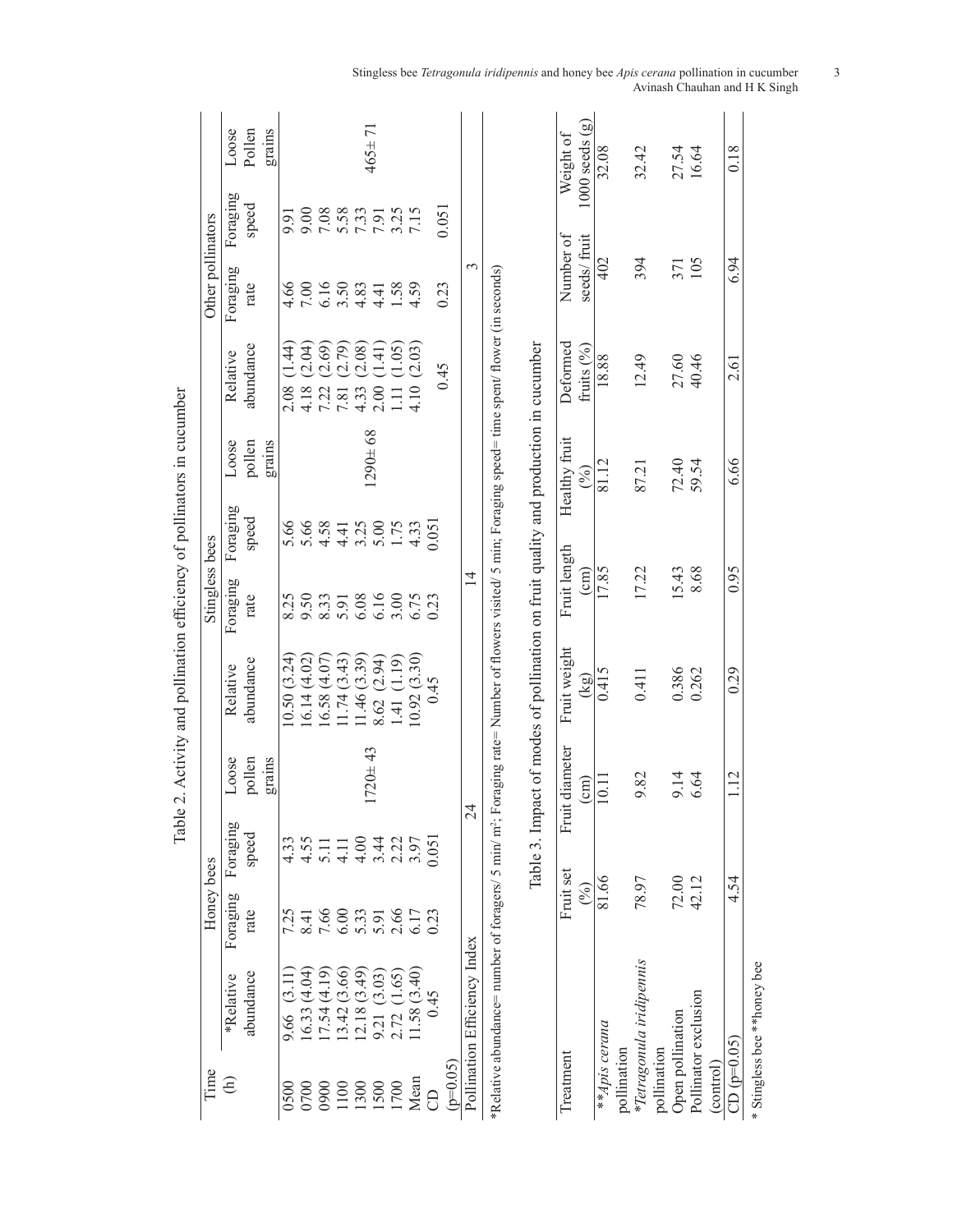length was also found to follow the same trend. Azmi et al. (2017) in Malaysia and Tej et al. (2017) reported more fruit set, fruit length and fruit diameter in crop pollinated by stingless bees. Similar results were reported by Nicodemo et al. (2013) in cucumber crop pollinated by stingless bees. It is also observed that quality of fruits is increased by pollination using stingless bees (Heard, 1999). Singh and Chauhan (2020) also reported stingless bees as important pollinators of cucurbits. Similar results were reported in sweet pepper (Cruz et al., 2005) and in cucumber (Santos et al., 2008); stingless bee pollination gave significantly more healthy fruits (87.21%) and less deformed fruits (12.49%) were obtained followed by honey bee pollination (81.12 and 18.88%) and open pollination (72.40 and 27.60%). Significantly more deformed fruits (40.46%) were observed from pollination excluded plots (Table 3). Chauhan et al. (2019) reported less deformed fruits in stingless bee pollinated ash gourd. Likewise, Hodges and Baxendale (1991) reported less deformed fruits in bee pollinated cucumber vines and observed more deformed fruits otherwise. Chauhan and Thakur (2014) also reported less crooked fruits in cucumber when pollinated by bumble bees under protected conditions. Chauhan et al. (2019) observed better quality ash gourd fruits with healthy fruits when pollinated by stingless bees as compared to honey bees.

Significantly maximum seeds were produced in plots pollinated by honey bees (402) as compared to those by stingless bee (394) and open pollination (371). In contrast, seed weight of 1000 seeds was significantly more (32.42 g) in stingless bee pollinated crop (Table 3). Similar results were obtained in ash gourd (Chauhan et al., 2019), in green pepper (Santos et al., 2008), in chilli (Azmi et al., 2016), in tomatoes (Sarto et al., 2005) and in cucumber (Santos, 2004; Azmi et al., 2017) with stingless bee pollination under protected conditions. Impact of stingless bee pollination over control revealed an increase of 87.48% in fruit set, 46.47% in healthy fruits, 98.38, 47.89 and 56.87% in fruit length, diameter and weight. Reduction in deformed fruits (69.13 %) was also observed in stingless bee pollinated plants. The seeds number increased by 275.23% and an increase of 94.83% was reported on introduction of stingless bees as a pollinator of cucumber crop. Similarly, Azmi et al. (2017) reported with stingless bee pollination, the fruits were heavier and longer in cucumber. However, no significant differences were observed in seed weight. Likewise, in Australia, Occhiuzzi (2000) reported 11% increase in fruit weight and 34% in number of seeds/ fruit when sweet pepper was pollinated by *Trigona carbonaria*  under greenhouse conditions. Viana et al. (2014) also observed more fruit and seed production in honey bee

plus stingless bee pollinated apple crop. Similarly, Nunes-Silva et al. (2013) reported *M. fasciculata* as an efficient pollinator of eggplants which increased the fruit set by 29.50% in Brazil. Similarly, Rajasri et al. (2012) observed increased seed yield in sunflower with stingless bee pollination, and honey bee revealed more mortality (13%) as compared to stingless bees (5.1%). Thus, for effective pollination of cucumber under caged conditions *T. iridipennis* is more suitable than *A. cerana*. This is because, initially for acclimatization, *A. cerana* worker mortality was observed while in *T. iridipennis*, the mortality was very less. However, under open conditions, both pollinators can effectively pollinate the crop.

#### **REFERENCES**

- Amano K. 2005. Attempts to introduce stingless bees for the pollination of crops under greenhouse conditions in Japan. Food and Fertilizer Technology Center, Taipei. pp. 1-9.
- Azmi W A, Zulqurnain N S, Ghazi R. 2015. Melissopalynology and foraging activity of stingless bees, *Lepidotrigona terminata*  (Hymenoptera: Apidae) from an apiary in Besut. Journal of Sustainability Science and Management 10(1): 27-35.
- Azmi W A, Seng C T, Solihin N S. 2016. Pollination efficiency of the stingless bee, *Heterotrigona itama* (Hymenoptera: Apidae) on chili (*Capsicum annuum*) in greenhouse. Journal of Tropical Plant Physiology 8: 1-11.
- Azmi W A, Samsuri N, Hatta M F M, Ghazi R, Seng C T. 2017. Effects of stingless bee (*Heterotrigona itama*) pollination on greenhouse cucumber (*Cucumis sativus*) 46(1): 51-55.
- Bui M, Singh H K, Alemnila A O, Chauhan A, Behere G T. 2020. Diagnostics of wild stingless bees from North East India. Indian Journal of Entomology 82(12): 337-342.
- Bohart G E, Nye W P. 1960. Insect pollination of carrots in Utah. Bulletin of Utah Agriculture Experimental Station 419: 16-17.
- Cahuich O, Quezada Euan J J G, Melendez R V, Valdovinos Nunez O, Moo Valle H. 2006. Pollination of habanero pepper (*Capsicum chinese*) and production in enclosures using stingless bee *Nannotrigona perilampoides*. Journal of Apicultural Research 45: 125-130.
- Cervancia C R, Bergonia E A. 1991. Insect pollination of cucumber in the Philippines. Acta Horticulturae 288: 278-282.
- **C**hauhan A, Katna S, Rana B S. 2013. Life cycle of bumble bee *Bombus haemorrhoidalis* Smith in Himachal Pradesh. Insect Environment 19(3): 183-186.
- Chauhan A, Singh H K, Kumaranag K M. 2019. Pollination potential of stingless bee, *Tetragonula iridipennis* Smith in ash gourd. Indian Journal of Entomology 81(4): 854-859.
- Chauhan A, Thakur R K. 2014. Studies on nest architecture and pollination potential of bumble bee *Bumbus haemorrhoidalis*. Indian Journal of Ecology 41(1): 158-164.
- Cruz D O, Freitas B M, Silva L A, Silva E M S, Bonfim I G A. 2005. Pollination efficiency of the stingless bee, *Melipona subnitida* on greenhouse sweet pepper. Pesquisa Agropecuaria Braseleira 40(12): 1197-1201.
- Dag A, Kammer Y. 2001. Comparison between the effectiveness of honeybee (*Apis mellifera*) and bumble bee (*Bombus terrestris*) as pollinators of greenhouse sweet pepper (*Capsicum annuum*). American Bee Journal 141: 447-448.
- Danaraddi C S. 2007. Studies on stingless bee, *Trigona iridipennis* Smith with special reference to foraging behaviour and melissopalynology